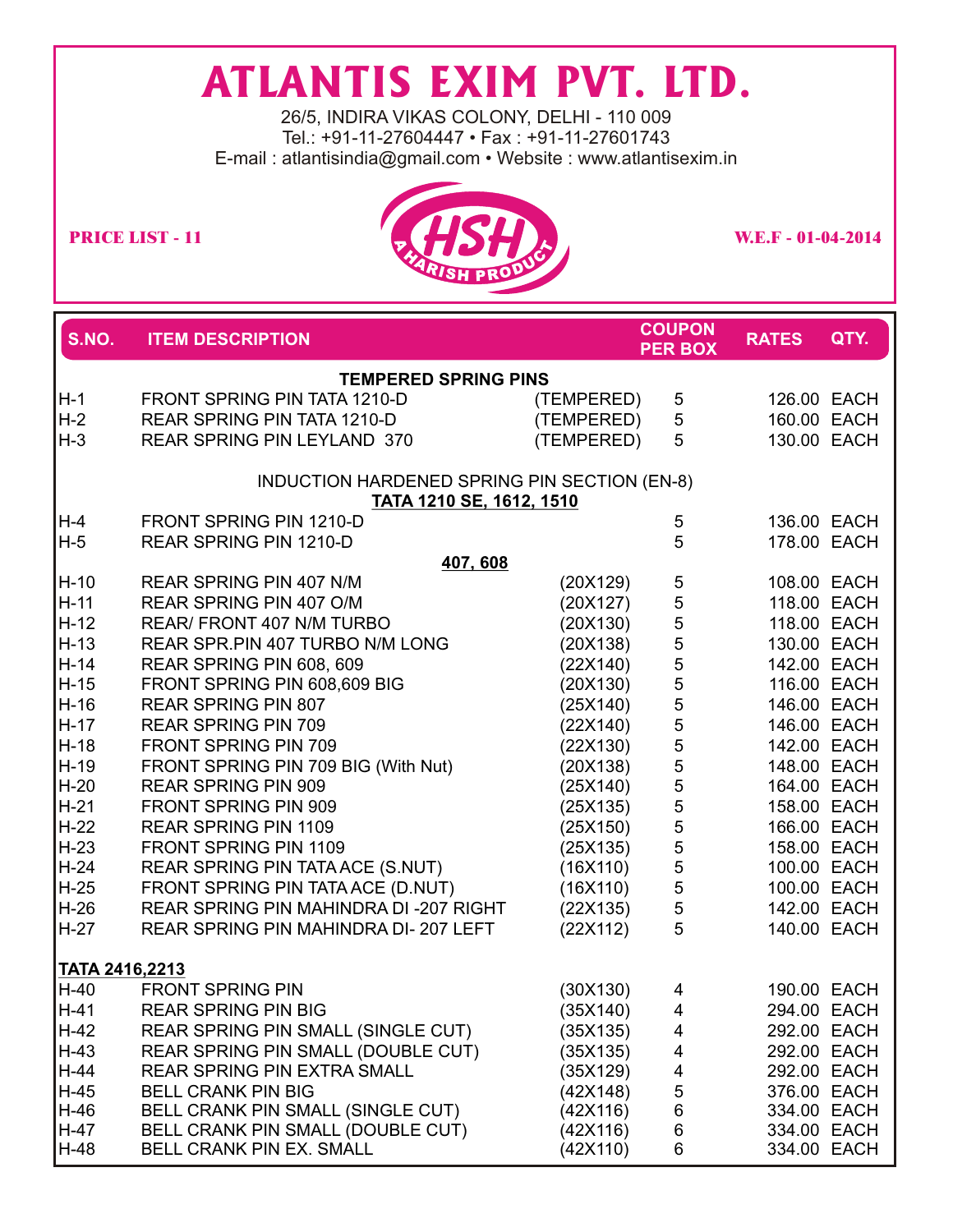| <b>MITSUBISHI CANTER/ JUMBO/GALAXY</b> |                                                |                                                        |             |  |  |
|----------------------------------------|------------------------------------------------|--------------------------------------------------------|-------------|--|--|
| H-50                                   | FRONT SPRING PIN CANTER O/M                    | (28X115)<br>4                                          | 226.00 EACH |  |  |
| $H-51$                                 | <b>REAR SPRING PIN CANTER O/M</b>              | 4<br>(28X135)                                          | 234.00 EACH |  |  |
| $H-52$                                 | FRONT / REAR SPRING PIN 11.10                  | (28X125)                                               | 202.00 EACH |  |  |
| $H-53$                                 | <b>FRONT SPRING PIN JUMBO</b>                  | 55555<br>(25X140)                                      | 168.00 EACH |  |  |
| $H-54$                                 | <b>REAR SPRING PIN JUMBO</b>                   | (30X140)                                               | 190.00 EACH |  |  |
| H-55                                   | <b>FRONT SPRING PIN GALAXY</b>                 | (25X140)                                               | 168.00 EACH |  |  |
| H-56                                   | <b>REAR SPRING PIN GALAXY SMALL</b>            | $\overline{4}$<br>(35X140)                             | 310.00 EACH |  |  |
| H-57                                   | <b>REAR SPRING PIN GALAXY BIG</b>              | (35X155)                                               | 350.00 EACH |  |  |
| H-58                                   | <b>B.C. PIN GALAXY BIG</b>                     | $\begin{array}{c} 4 \\ 5 \\ 3 \end{array}$<br>(42X155) | 420.00 EACH |  |  |
| H-59                                   | <b>B.C. PIN GALAXY SMALL</b>                   | (42X120)                                               | 364.00 EACH |  |  |
|                                        | LEYLAND, CHEETAL, TAURAS                       |                                                        |             |  |  |
| H-70                                   | <b>REAR SPRING PIN LEYLAND</b>                 | 5<br>(25.4X135)                                        | 142.00 EACH |  |  |
| H-71                                   | REAR SPRING PIN CHEETAL / STAG                 | 5<br>(22.2 x125)                                       | 158.00 EACH |  |  |
|                                        | <b>LEYLAND TAURAS 2516 N/M</b>                 |                                                        |             |  |  |
| H-80                                   | <b>BELL CRANK PIN BIG</b>                      | 5<br>(42X160)                                          | 422.00 EACH |  |  |
| $H-81$                                 | <b>BELL CRANK PIN MEDIUM</b>                   | 6<br>(42X132)                                          | 392.00 EACH |  |  |
| H-82                                   | <b>BELL CRANK PIN SMALL</b>                    | $\overline{\mathbf{4}}$<br>(42X124)                    | 370.00 EACH |  |  |
| H-83                                   | <b>REAR SPRING PIN BIG</b>                     | $\overline{\mathbf{4}}$<br>(35X165)                    | 344.00 EACH |  |  |
| H-84                                   | <b>REAR SPRING PIN MEDIUM</b>                  | $\frac{4}{4}$<br>(35X151)                              | 334.00 EACH |  |  |
| H-85                                   | <b>REAR SPRING PIN SMALL</b>                   | (35X155)                                               | 336.00 EACH |  |  |
| H-86                                   | REAR SPRING PIN EX.SMALL (SINGLE CUT)          | $\overline{4}$<br>(35X149)                             | 334.00 EACH |  |  |
| H-87                                   | REAR SPRING PIN EX.SMALL (DOUBLE CUT)          | $\overline{4}$<br>(35X149)                             | 334.00 EACH |  |  |
| H-88                                   | <b>FRONT SPRING PIN</b>                        | 4                                                      | 158.00 EACH |  |  |
|                                        |                                                |                                                        |             |  |  |
|                                        |                                                |                                                        |             |  |  |
|                                        |                                                |                                                        |             |  |  |
|                                        | <b>ALUMINIUM BRONZE BUSHES SECTION</b>         |                                                        |             |  |  |
|                                        |                                                |                                                        |             |  |  |
|                                        | TATA 1210-D, 1612, 1312, 1516                  |                                                        |             |  |  |
| H-101                                  | FRONT SPRING BUSH 1210-D                       | (25X30X67)                                             | 1560.00 DOZ |  |  |
| H-102                                  | <b>REAR SPRING BUSH 1210-D</b>                 | (30X35X77)                                             | 1970.00 DOZ |  |  |
| H-103                                  | KING PIN BUSH TATA 1210                        | (34.90X40X46)                                          | 630.00 SET  |  |  |
| H-104                                  | KING PIN BUSH 1312 N/M THIN                    | (38.5X44X46)                                           | 940.00 SET  |  |  |
| H-105                                  | KING PIN BUSH 1312 O/M THICK                   | (38.25X48X46)                                          | 1540.00 SET |  |  |
|                                        | TATA 407, 608, 709, 1109                       |                                                        |             |  |  |
| H-109                                  | FRONT / REAR SPRING BUSH TATA 407              | (20X25X67)                                             | 1340.00 DOZ |  |  |
| $H-110$                                | <b>REAR SPRING BUSH TATA 608</b>               | (22X27X67)                                             | 1560.00 DOZ |  |  |
| $H-111$                                | <b>FRONT SPRING BUSH TATA 608</b>              | (20X25X67)                                             | 1340.00 DOZ |  |  |
| H-112                                  | KING PIN BUSH TATA 407                         | (25X30X36)                                             | 460.00 SET  |  |  |
| H-113                                  | KING PIN BUSH TATA 608                         | (30X35X44)                                             | 540.00 SET  |  |  |
| H-114                                  | FRONT SPRING BUSH TATA 909/1109                | (25X30X68)                                             | 1560.00 DOZ |  |  |
| H-115                                  | REAR SPRING BUSH TATA 909/1109                 | (25X30X78)                                             | 1970.00 DOZ |  |  |
| H-116                                  | FRONT SPRING BUSH TATA 807                     |                                                        | 1560.00 DOZ |  |  |
| H-117                                  | <b>REAR SPRING BUSH TATA 807</b>               |                                                        | 1970.00 DOZ |  |  |
|                                        | <b>TATA 2416, 2213</b>                         |                                                        |             |  |  |
| $H-120$                                | <b>FRONT SPRING BUSH TATA 2416</b>             | (30X35X67)                                             | 1950.00 DOZ |  |  |
| $H-121$                                | <b>REAR SPRING BUSH TATA 2416</b>              | (35X40X77)                                             | 2580.00 DOZ |  |  |
| H-122                                  | BELL CRANK BUSH TATA 2416 Std. Size            | (Set of 3 Pcs)                                         | 760.00 SET  |  |  |
| H-123                                  | BELL CRANK BUSH TATA 2416 1ST O/S              | (Set of 3 Pcs)                                         | 890.00 SET  |  |  |
| H-124                                  | BELL CRANK BUSH Big Std Size 2416              | (42X47X77)                                             | 310.00 EACH |  |  |
| $H-125$                                | BELL CRANK BUSH Small Std Size 2416            | (42X47X57)                                             | 225.00 EACH |  |  |
| $H-126$                                | BELL CRANK BUSH Big 1 <sup>st</sup> o/s 2416   | (42X47.5X77)                                           | 354.00 EACH |  |  |
| $H-127$                                | BELL CRANK BUSH Small 1 <sup>st</sup> o/s 2416 | (42X47.5X77)                                           | 268.00 EACH |  |  |
|                                        | LEYLAND COMET /VIKING/TAURAS 2516 N/M          |                                                        |             |  |  |
| H-140                                  | FRONT /REAR SPRING BUSH L/L 30.80              | (25.4X30.80X76)                                        | 1960.00 DOZ |  |  |
| H-141                                  | FRONT /REAR SPRING BUSH L/L 31.10              | (25.4X31.10X76)                                        | 1970.00 DOZ |  |  |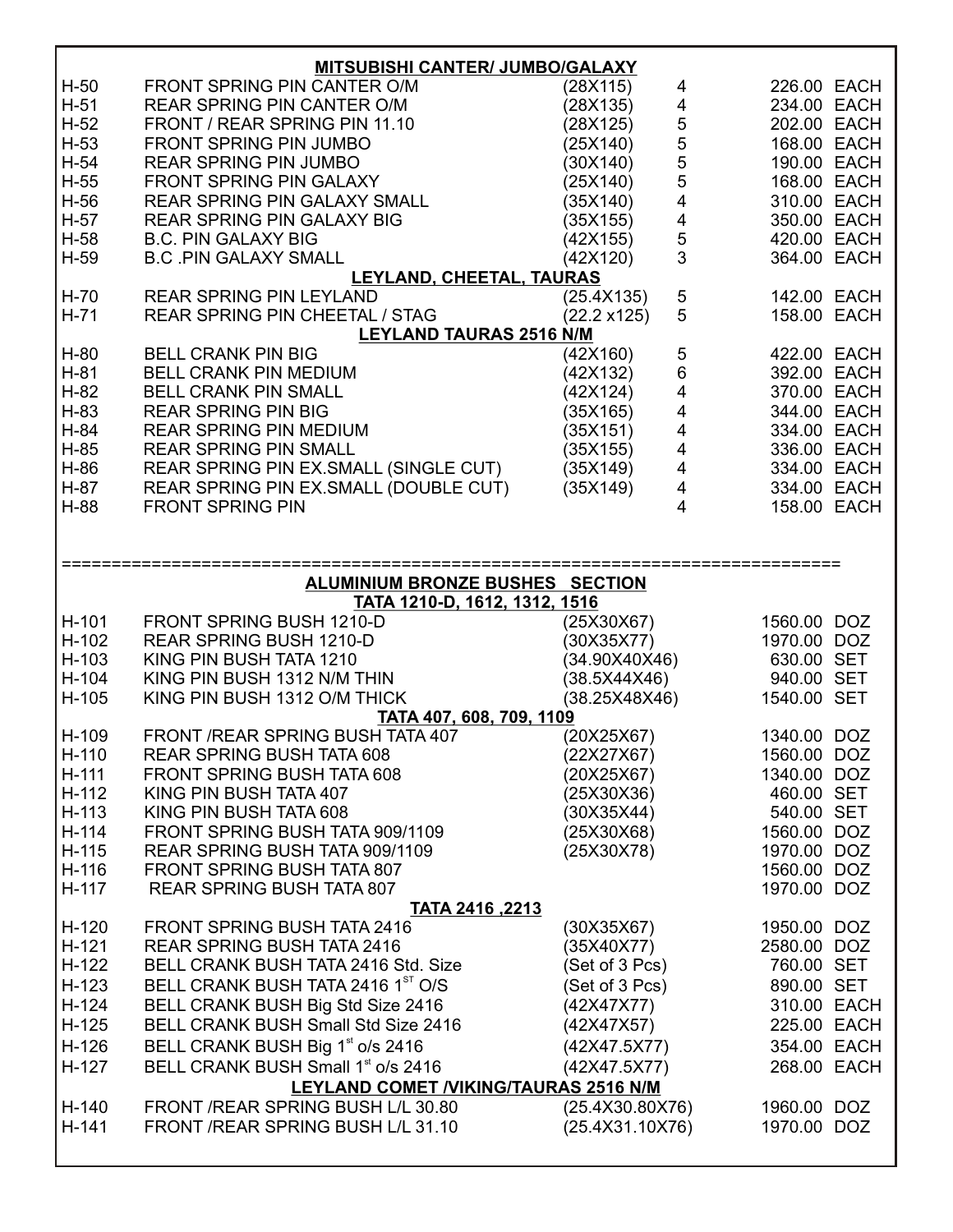| $H-142$<br>H-143<br>H-144<br>H-145<br>H-146<br>H-147<br>H-148<br>H-149<br>H-150<br>H-160 | FRONT / REAR SPRING BUSH L/L CHEETAL / STAG<br>FRONT SPRING BUSH LEY. 2516 N/M<br><b>REAR SPRING BUSH LEY, 2516 N/M</b><br>BELL CRANK BUSH LEY. 2516 N/M S/S<br>BELL CRANK BUSH LEY. 2516 N/M 1 <sup>st</sup> o/s<br>BELL CRANK BUSH BIG s/s 2516 N/M<br>BELL CRANK BUSH Small s/s 2516 N/M<br>BELL CRANK BUSH Big 1 <sup>st</sup> o/s 2516 N/M<br>BELL CRANK BUSH Small 1 <sup>st</sup> o/s 2516 N/M<br>FRONT /REAR SPRING BUSH CARGO (SILENT BLOCK) | LEYLAND 709, 909 CARGO                         | (25.4X31.10X76)<br>(35.540.5X75)<br>(set of 3)<br>(set of 3)<br>(42X48X75)<br>(42X48X55)<br>(42X48.5X75)<br>(42X48.5X75) | 2420.00 DOZ<br>1970.00 DOZ<br>2860.00 DOZ<br>890.00 SET<br>1050.00 SET<br>356.00 EACH<br>268.00 EACH<br>420.00 EACH<br>315.00 EACH<br>300.00 EACH |  |
|------------------------------------------------------------------------------------------|-------------------------------------------------------------------------------------------------------------------------------------------------------------------------------------------------------------------------------------------------------------------------------------------------------------------------------------------------------------------------------------------------------------------------------------------------------|------------------------------------------------|--------------------------------------------------------------------------------------------------------------------------|---------------------------------------------------------------------------------------------------------------------------------------------------|--|
|                                                                                          |                                                                                                                                                                                                                                                                                                                                                                                                                                                       | <b>TATA ACE/MAGIC</b>                          |                                                                                                                          |                                                                                                                                                   |  |
| H-165                                                                                    | <b>REAR SPRING BUSH TATA ACE/MAGIC</b>                                                                                                                                                                                                                                                                                                                                                                                                                |                                                |                                                                                                                          | 1020.00 DOZ                                                                                                                                       |  |
| H-166                                                                                    | KING PIN BUSH TATA ACE                                                                                                                                                                                                                                                                                                                                                                                                                                |                                                |                                                                                                                          | 260.00 SET                                                                                                                                        |  |
|                                                                                          |                                                                                                                                                                                                                                                                                                                                                                                                                                                       | <b>MITSUBISHI CANTER</b>                       |                                                                                                                          |                                                                                                                                                   |  |
| H-170<br>H-171                                                                           | <b>REAR SPRING BUSH CANTER</b><br>FRONT/REAR SPRING BUSH 11.10                                                                                                                                                                                                                                                                                                                                                                                        |                                                | (28X34X67)                                                                                                               | 2180.00 DOZ.<br>2300.00 DOZ                                                                                                                       |  |
| H-172                                                                                    | FRONT SPRING BUSH (JUMBO) 20.16                                                                                                                                                                                                                                                                                                                                                                                                                       |                                                |                                                                                                                          | 2300.00 DOZ                                                                                                                                       |  |
| H-173                                                                                    | REAR SPRING BUSH (JUMBO) 20.16                                                                                                                                                                                                                                                                                                                                                                                                                        |                                                |                                                                                                                          | 2800.00 DOZ                                                                                                                                       |  |
| H-174                                                                                    | FRONT SPRING BUSH (GALAXY) 30.25                                                                                                                                                                                                                                                                                                                                                                                                                      |                                                |                                                                                                                          | 1970.00 DOZ                                                                                                                                       |  |
| H-175                                                                                    | REAR SPRING BUSH (GALAXY) 30.2                                                                                                                                                                                                                                                                                                                                                                                                                        |                                                |                                                                                                                          | 2860.00 DOZ                                                                                                                                       |  |
| H-176                                                                                    | <b>B.C. CANTER (GALAXY)</b>                                                                                                                                                                                                                                                                                                                                                                                                                           |                                                | (Set of 3 Pcs.)                                                                                                          | 890.00 SET                                                                                                                                        |  |
|                                                                                          |                                                                                                                                                                                                                                                                                                                                                                                                                                                       | <b>JEEP FC -150</b>                            |                                                                                                                          |                                                                                                                                                   |  |
| H-190                                                                                    | FRONT / REAR SPRING BUSH JEEP FC-150                                                                                                                                                                                                                                                                                                                                                                                                                  |                                                |                                                                                                                          | 1860.00 DOZ                                                                                                                                       |  |
| H-191                                                                                    | FRONT /REAR SHACKLE BUSH JEEP FC-150                                                                                                                                                                                                                                                                                                                                                                                                                  |                                                |                                                                                                                          | 1120.00 DOZ                                                                                                                                       |  |
| H-192                                                                                    | REAR SPRING BUSH JEEP (UTILITY)                                                                                                                                                                                                                                                                                                                                                                                                                       |                                                |                                                                                                                          | 1870.00 DOZ                                                                                                                                       |  |
| H-193                                                                                    | REAR SPRING BUSH MAX (HEAVY DUTY)                                                                                                                                                                                                                                                                                                                                                                                                                     |                                                |                                                                                                                          | 4200.00 DOZ                                                                                                                                       |  |
|                                                                                          |                                                                                                                                                                                                                                                                                                                                                                                                                                                       | <b>AMW TRUCKS</b>                              |                                                                                                                          |                                                                                                                                                   |  |
| H-195                                                                                    | <b>REAR SPRING BUSH</b>                                                                                                                                                                                                                                                                                                                                                                                                                               |                                                |                                                                                                                          | 3300.00 DOZ                                                                                                                                       |  |
| H-196                                                                                    | <b>FRONT SPRING BUSH</b>                                                                                                                                                                                                                                                                                                                                                                                                                              |                                                |                                                                                                                          | 3100.00 DOZ                                                                                                                                       |  |
|                                                                                          |                                                                                                                                                                                                                                                                                                                                                                                                                                                       | PINION STAR WASHER KITS<br><b>TATA 1210 SE</b> |                                                                                                                          |                                                                                                                                                   |  |
| H-1100                                                                                   | P.S. WASHER KITS STD. SIZE                                                                                                                                                                                                                                                                                                                                                                                                                            | 1210 SE                                        |                                                                                                                          | 250.00 SET                                                                                                                                        |  |
| H-1101                                                                                   | P.S WASHER KITS 1 <sup>st</sup> O/S                                                                                                                                                                                                                                                                                                                                                                                                                   | 1210 SE                                        |                                                                                                                          | 260.00 SET                                                                                                                                        |  |
| H-1102                                                                                   | P.S WASHER KITS 2 <sup>nd</sup> O/S                                                                                                                                                                                                                                                                                                                                                                                                                   | 1210 SE                                        |                                                                                                                          | 270.00 SET                                                                                                                                        |  |
| H-1103                                                                                   | P.S WASHER KITS 3rd O/S                                                                                                                                                                                                                                                                                                                                                                                                                               | 1210 SE                                        |                                                                                                                          | 280.00 SET                                                                                                                                        |  |
| H-1104                                                                                   | P.S WASHER KITS 4th O/S                                                                                                                                                                                                                                                                                                                                                                                                                               | 1210 SE                                        |                                                                                                                          | 290.00 SET                                                                                                                                        |  |
| H-1105                                                                                   | P.S WASHER KITS 5th O/S                                                                                                                                                                                                                                                                                                                                                                                                                               | 1210 SE                                        |                                                                                                                          | 300.00 SET                                                                                                                                        |  |
| H-1106                                                                                   | P.S WASHER KITS 6th O/S                                                                                                                                                                                                                                                                                                                                                                                                                               | 1210 SE                                        |                                                                                                                          | 310.00 SET                                                                                                                                        |  |
| H-1107                                                                                   | P.S WASHER KITS 7th O/S                                                                                                                                                                                                                                                                                                                                                                                                                               | 1210 SE                                        |                                                                                                                          | 320.00 SET                                                                                                                                        |  |
| H-1108                                                                                   | P.S WASHER KITS 8th O/S                                                                                                                                                                                                                                                                                                                                                                                                                               | 1210 SE                                        |                                                                                                                          | 330.00 SET                                                                                                                                        |  |
| H-1109                                                                                   | P.S WASHER KITS 9th O/S                                                                                                                                                                                                                                                                                                                                                                                                                               | 1210 SE                                        |                                                                                                                          | 340.00 SET                                                                                                                                        |  |
| H-1110                                                                                   | P.S WASHER KITS 10 <sup>th</sup> O/S                                                                                                                                                                                                                                                                                                                                                                                                                  | 1210 SE                                        |                                                                                                                          | 350.00 SET                                                                                                                                        |  |
|                                                                                          |                                                                                                                                                                                                                                                                                                                                                                                                                                                       | <b>TATA 1312</b>                               |                                                                                                                          |                                                                                                                                                   |  |
| H-1111                                                                                   | P.S WASHER KITS STD. SIZE TATA 1312                                                                                                                                                                                                                                                                                                                                                                                                                   |                                                |                                                                                                                          | 250.00 SET                                                                                                                                        |  |
| H-1112                                                                                   | P.S WASHER KITS 1 <sup>st</sup> O/S                                                                                                                                                                                                                                                                                                                                                                                                                   | <b>TATA 1312</b>                               |                                                                                                                          | 260.00 SET                                                                                                                                        |  |
| H-1113                                                                                   | P.S WASHER KITS 2 <sup>nd</sup> O/S                                                                                                                                                                                                                                                                                                                                                                                                                   | <b>TATA 1312</b>                               |                                                                                                                          | 270.00 SET                                                                                                                                        |  |
| H-1114                                                                                   | P.S WASHER KITS 3rd O/S                                                                                                                                                                                                                                                                                                                                                                                                                               | <b>TATA 1312</b>                               |                                                                                                                          | 280.00 SET                                                                                                                                        |  |
| H-1115                                                                                   | P.S WASHER KITS 4th O/S                                                                                                                                                                                                                                                                                                                                                                                                                               | <b>TATA 1312</b>                               |                                                                                                                          | 290.00 SET                                                                                                                                        |  |
| H-1116                                                                                   | P.S WASHER KITS 5th O/S                                                                                                                                                                                                                                                                                                                                                                                                                               | <b>TATA 1312</b>                               |                                                                                                                          | 300.00 SET                                                                                                                                        |  |
| H-1117                                                                                   | P.S WASHER KITS 6th O/S                                                                                                                                                                                                                                                                                                                                                                                                                               | <b>TATA 1312</b>                               |                                                                                                                          | 310.00 SET                                                                                                                                        |  |
| H-1118                                                                                   | P.S WASHER KITS 7 <sup>th</sup> O/S                                                                                                                                                                                                                                                                                                                                                                                                                   | <b>TATA 1312</b>                               |                                                                                                                          | 320.00 SET                                                                                                                                        |  |
| H-1119                                                                                   | P.S WASHER KITS 8th O/S                                                                                                                                                                                                                                                                                                                                                                                                                               | <b>TATA 1312</b>                               |                                                                                                                          | 330.00 SET                                                                                                                                        |  |
| H-1120                                                                                   | P.S WASHER KITS 9th O/S                                                                                                                                                                                                                                                                                                                                                                                                                               | <b>TATA 1312</b>                               |                                                                                                                          | 340.00 SET                                                                                                                                        |  |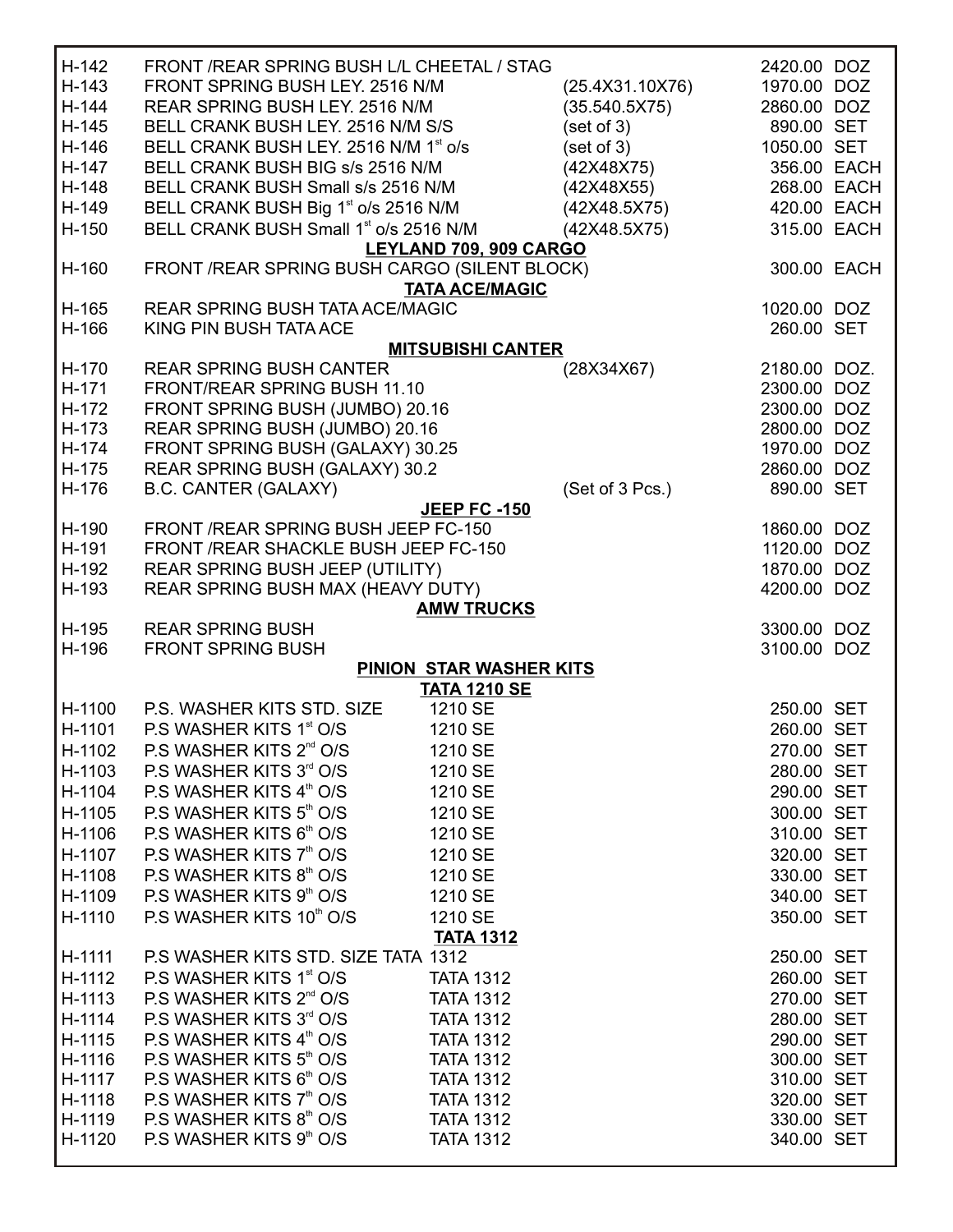| H-1121 | P.S WASHER KITS 10 <sup>th</sup> O/S               | <b>TATA 1312</b>                   | 350.00 SET |  |
|--------|----------------------------------------------------|------------------------------------|------------|--|
|        |                                                    | <b>TATA 407</b>                    |            |  |
| H-1130 | P.S WASHER KITS STD. SIZE                          | <b>TATA 407</b>                    | 156.00 SET |  |
| H-1131 | P.S WASHER KITS 1 <sup>st</sup> O/S                | <b>TATA 407</b>                    | 162.00 SET |  |
| H-1132 | P.S WASHER KITS 2 <sup>nd</sup> O/S                | <b>TATA 407</b>                    | 168.00 SET |  |
| H-1133 | P.S WASHER KITS 3rd O/S                            | <b>TATA 407</b>                    | 175.00 SET |  |
| H-1134 | P.S WASHER KITS 4 <sup>th</sup> O/S                | <b>TATA 407</b>                    | 181.00 SET |  |
| H-1135 | P.S WASHER KITS 5th O/S                            | <b>TATA 407</b><br><b>TATA 608</b> | 188.00 SET |  |
| H-1140 | P.S WASHER KITS STD. SIZE                          | <b>TATA 608</b>                    | 200.00 SET |  |
| H-1141 | P.S WASHER KITS 1 <sup>st</sup> O/S                | <b>TATA 608</b>                    | 206.00 SET |  |
| H-1142 | P.S WASHER KITS 2 <sup>nd</sup> O/S                | <b>TATA 608</b>                    | 216.00 SET |  |
| H-1143 | P.S WASHER KITS 3rd O/S                            | <b>TATA 608</b>                    | 226.00 SET |  |
| H-1144 | P.S WASHER KITS 4 <sup>th</sup> O/S                | <b>TATA 608</b>                    | 236.00 SET |  |
| H-1145 | P.S WASHER KITS 5th O/S                            | <b>TATA 608</b>                    | 246.00 SET |  |
|        |                                                    | <b>LEYLAND COMMET</b>              |            |  |
| H-1150 | P.S WASHER KITS STD. SIZE (CUT/ RIVET TYPE)        |                                    | 574.00 SET |  |
| H-1151 | P.S WASHER KITS 1 <sup>st</sup> O/S (CUT/ RIVET)   |                                    | 594.00 SET |  |
| H-1152 | P.S WASHER KITS 2 <sup>nd</sup> O/S (CUT / RIVET)  |                                    | 614.00 SET |  |
| H-1153 | P.S WASHER KITS 3 <sup>rd</sup> O/S (CUT / RIVET)  |                                    | 634.00 SET |  |
| H-1154 | P.S WASHER KITS 4 <sup>th</sup> O/S (CUT / RIVET)  |                                    | 654.00 SET |  |
| H-1155 | P.S WASHER KITS 5 <sup>th</sup> O/S (CUT/ RIVET)   |                                    | 674.00 SET |  |
| H-1156 | P.S WASHER KITS 6 <sup>th</sup> O/S (CUT/ RIVET)   |                                    | 694.00 SET |  |
| H-1157 | P.S WASHER KITS 7 <sup>th</sup> O/S (CUT / RIVET)  |                                    | 714.00 SET |  |
| H-1158 | P.S WASHER KITS 8 <sup>th</sup> O/S (CUT / RIVET)  |                                    | 734.00 SET |  |
| H-1159 | P.S WASHER KITS 9 <sup>th</sup> O/S (CUT / RIVET)  |                                    | 754.00 SET |  |
| H-1160 | P.S WASHER KITS 10 <sup>th</sup> O/S (CUT / RIVET) |                                    | 774.00 SET |  |
| H-1161 | P.S WASHER KITS STD. SIZE                          | TATA 3516/3416                     | 394.00 SET |  |
| H-1162 | P.S WASHER KITS 1st O/S                            |                                    | 404.00 SET |  |
| H-1163 | P.S WASHER KITS 2 <sup>nd</sup> O/S                |                                    | 414.00 SET |  |
| H-1164 | P.S WASHER KITS 3rd O/S                            |                                    | 424.00 SET |  |
| H-1165 | P.S WASHER KITS 4 <sup>th</sup> O/S                |                                    | 434.00 SET |  |
| H-1166 | P.S WASHER KITS 5th O/S                            |                                    | 444.00 SET |  |
|        |                                                    | <b>TATA 2416</b>                   |            |  |
| H-1170 | P.S WASHER KITS STD. SIZE                          | <b>TATA 2416</b>                   | 354.00 SET |  |
| H-1171 | P.S WASHER KITS 1 <sup>st</sup> O/S                | <b>TATA 2416</b>                   | 364.00 SET |  |
| H-1172 | P.S WASHER KITS 2 <sup>nd</sup> O/S                | <b>TATA 2416</b>                   | 374.00 SET |  |
| H-1173 | P.S WASHER KITS 3rd O/S                            | <b>TATA 2416</b>                   | 384.00 SET |  |
| H-1174 | P.S WASHER KITS 4th O/S                            | <b>TATA 2416</b>                   | 394.00 SET |  |
| H-1175 | P.S WASHER KITS 5th O/S                            | <b>TATA 2416</b>                   | 404.00 SET |  |
| H-1176 | P.S WASHER KITS 6th O/S                            | <b>TATA 2416</b>                   | 414.00 SET |  |
| H-1177 | P.S WASHER KITS 7th O/S                            | <b>TATA 2416</b>                   | 424.00 SET |  |
| H-1178 | P.S WASHER KITS 8th O/S                            | <b>TATA 2416</b>                   | 434.00 SET |  |
| H-1179 | P.S WASHER KITS 9th O/S                            | <b>TATA 2416</b>                   | 444.00 SET |  |
| H-1180 | P.S WASHER KITS 10th O/S                           | <b>TATA 2416</b>                   | 454.00 SET |  |
| H-1190 | P.S WASHER KITS STD. SIZE                          | <b>TATA 2515 EX</b><br>2515 EX     | 354.00 SET |  |
| H-1191 | P.S WASHER KITS 1 <sup>st</sup> O/S                | 2515 EX                            | 364.00 SET |  |
| H-1192 | P.S WASHER KITS 2 <sup>nd</sup> O/S                | 2515 EX                            | 374.00 SET |  |
| H-1193 | P.S WASHER KITS 3 <sup>rd</sup> O/S                | 2515 EX                            | 384.00 SET |  |
| H-1194 | P.S WASHER KITS 4 <sup>th</sup> O/S                | 2515 EX                            | 394.00 SET |  |
| H-1195 | P.S WASHER KITS 5th O/S                            | 2515 EX                            | 404.00 SET |  |
|        |                                                    | <b>TATA 1613 TURBO</b>             |            |  |
|        |                                                    |                                    |            |  |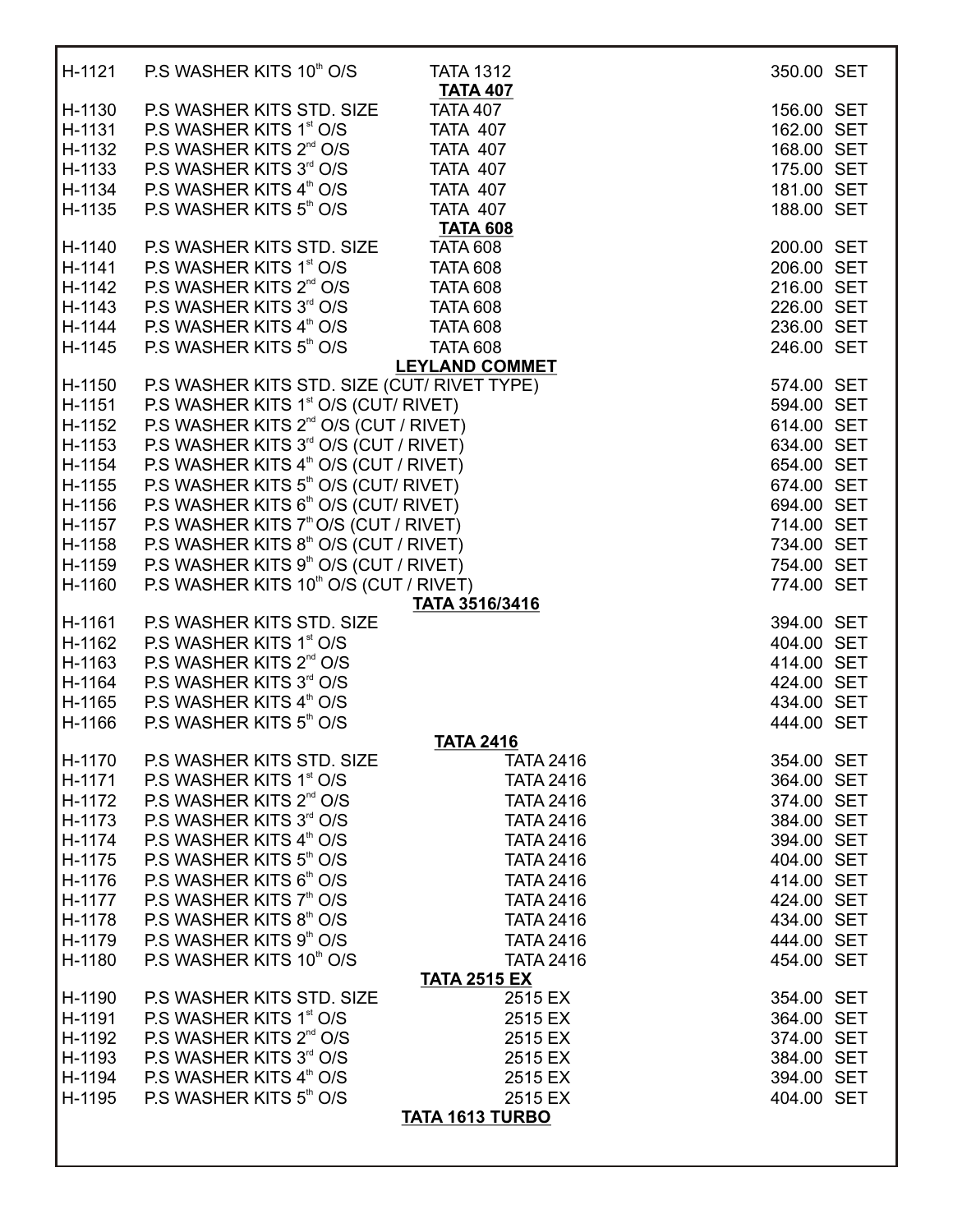| H-1200 | P.S WASHER KITS STD. SIZE              | 1613 T.C.                                   | 354.00 SET  |             |
|--------|----------------------------------------|---------------------------------------------|-------------|-------------|
| H-1201 | P.S WASHER KITS 1st O/S                | 1613 T.C                                    | 364.00 SET  |             |
| H-1202 | P.S WASHER KITS 2 <sup>nd</sup> O/S    | 1613 T.C                                    | 374.00 SET  |             |
| H-1203 | P.S WASHER KITS 3rd O/S                | 1613 T.C                                    | 384.00 SET  |             |
| H-1204 | P.S WASHER KITS 4th O/S                | 1613 T.C                                    | 394.00 SET  |             |
| H-1205 | P.S WASHER KITS 5th O/S                | 1613 T.C                                    | 404.00 SET  |             |
| H-1211 | P.S WASHER KITS STD. SIZE              | <b>HYWA</b><br><b>HYWA</b>                  | 286.00 SET  |             |
| H-1212 | P.S WASHER KITS 1 <sup>st</sup> O/S    | <b>HYWA</b>                                 | 296.00 SET  |             |
| H-1213 | P.S WASHER KITS 2 <sup>nd</sup> O/S    | <b>HYWA</b>                                 | 306.00 SET  |             |
| H-1214 | P.S WASHER KITS 3rd O/S                | <b>HYWA</b>                                 | 316.00 SET  |             |
| H-1215 | P.S WASHER KITS 4 <sup>th</sup> O/S    | <b>HYWA</b>                                 | 326.00 SET  |             |
| H-1216 | P.S WASHER KITS 5th O/S                | <b>HYWA</b>                                 | 336.00 SET  |             |
|        |                                        | PINION STAR WASHER "BIG" ONLY 1210 SE &1312 |             |             |
| H-1220 | P.S WASHER KITS STD. SIZE              |                                             | 108.00 EACH |             |
| H-1221 | P.S WASHER KITS 1 <sup>st</sup> O/S    |                                             | 114.00 EACH |             |
| H-1222 | P.S WASHER KITS 2 <sup>nd</sup> O/S    |                                             | 120.00 EACH |             |
| H-1223 | P.S WASHER KITS 3rd O/S                |                                             | 126.00 EACH |             |
| H-1224 | P.S WASHER KITS 4th O/S                |                                             | 132.00 EACH |             |
| H-1225 | P.S WASHER KITS 5th O/S                |                                             | 138.00 EACH |             |
| H-1226 | P.S WASHER KITS 6th O/S                |                                             | 144.00 EACH |             |
| H-1227 | P.S WASHER KITS 7 <sup>th</sup> O/S    |                                             | 150.00 EACH |             |
| H-1228 | P.S WASHER KITS 8th O/S                |                                             | 156.00 EACH |             |
| H-1229 | P.S WASHER KITS 9th O/S                |                                             | 162.00 EACH |             |
| H-1230 | P.S WASHER KITS 10th O/S               |                                             | 168.00 EACH |             |
|        |                                        | PINION STAR WASHER "BIG" ONLY TATA 2416     |             |             |
| H-1231 | P.S WASHER KITS STD. SIZE              |                                             | 146.00 EACH |             |
| H-1232 | P.S WASHER KITS 1 <sup>st</sup> O/S    |                                             | 152.00 EACH |             |
| H-1233 | P.S WASHER KITS 2 <sup>nd</sup> O/S    |                                             | 158.00 EACH |             |
| H-1234 | P.S WASHER KITS 3 <sup>rd</sup> O/S    |                                             | 164.00 EACH |             |
| H-1235 | P.S WASHER KITS 4 <sup>th</sup> O/S    |                                             | 170.00 EACH |             |
| H-1236 | P.S WASHER KITS 5th O/S                |                                             | 176.00 EACH |             |
|        |                                        | PINION STAR WASHER "BIG" ONLY TATA 2515 EX  |             |             |
| H-1240 | P.S WASHER KITS STD. SIZE              |                                             | 146.00 EACH |             |
| H-1241 | P.S WASHER KITS 1 <sup>st</sup> O/S    |                                             | 152.00 EACH |             |
| H-1242 | P.S WASHER KITS 2 <sup>nd</sup> O/S    |                                             |             | 158.00 EACH |
| H-1243 | P.S WASHER KITS 3rd O/S                |                                             |             | 164.00 EACH |
| H-1244 | P.S WASHER KITS 4 <sup>th</sup> O/S    |                                             |             | 170.00 EACH |
| H-1245 | P.S WASHER KITS 5th O/S                |                                             |             | 176.00 EACH |
|        |                                        | PINION STAR WASHER "SMALL" ONLY             |             |             |
| H-1250 | P.S WASHER 1210 SE TELCO TYPE /1312    |                                             |             | 35.00 EACH  |
| H-1251 | P.S WASHER 1210 SE (ORDINARY) 1312     |                                             |             | 23.00 EACH  |
| H-1252 | P.S WASHER LEYLAND SMALL (CUT / RIVET) |                                             |             | 90.00 EACH  |
| H-1253 | P.S WASHER SMALL 2416                  |                                             |             | 39.00 EACH  |
| H-1254 | P.S WASHER SMALL 2515 EX               |                                             |             | 39.00 EACH  |
| H-1255 | P.S WASHER SMALL TATA 1613 TURBO       |                                             |             | 39.00 EACH  |
| H-1256 | P.S WASHER SMALL HYWA                  | <b>BELL CRANK WASHERS TATA 2416</b>         |             | 39.00 EACH  |
| H-1280 | <b>B.C WASHER 2416</b>                 | (74X42X4mm)                                 | 346.00 DOZ  |             |
| H-1281 | <b>B.C WASHER 2416</b>                 | (74X42X5mm)                                 | 378.00 DOZ  |             |
| H-1282 | <b>B.C WASHER 2416</b>                 | (74X42X6mm)                                 | 410.00 DOZ  |             |
| H-1283 | <b>B.C WASHER 2416</b>                 | (74X42X7mm)                                 | 440.00 DOZ  |             |
|        |                                        | <b>KAMANI WASHERS TATA 2416</b>             |             |             |
| H-1290 | <b>KAMANI WASHER</b>                   | (74X35X4mm)                                 | 368.00 DOZ  |             |
| H-1291 | <b>KAMANI WASHERS</b>                  | (74X35X5mm)                                 | 400.00 DOZ  |             |
|        |                                        |                                             |             |             |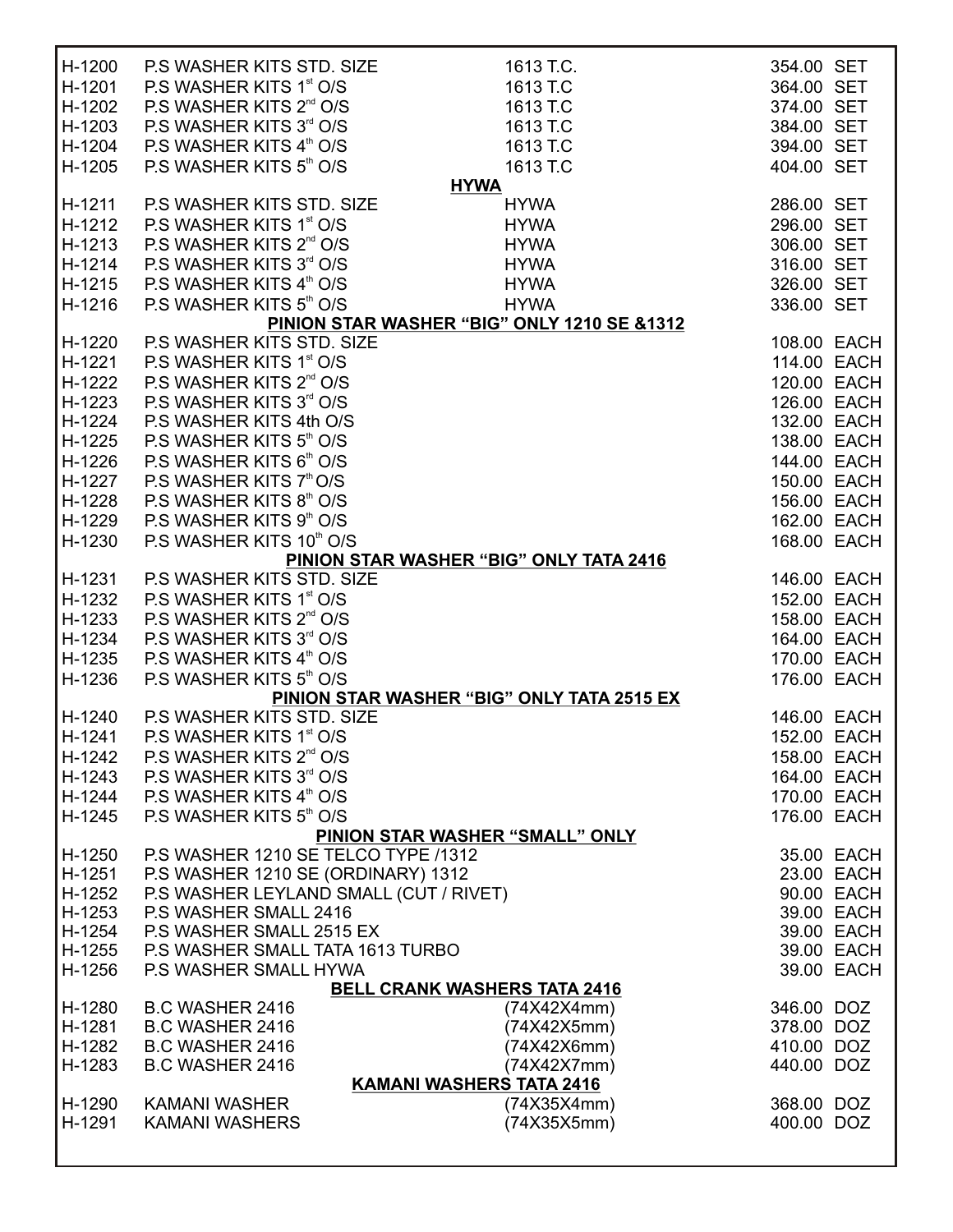| H-1292<br>H-1293 | <b>KAMANI WASHERS</b><br><b>KAMANI WASHERS</b>     | (74X35X6mm)<br>(74X35X7mm) | 430.00 DOZ<br>462.00 DOZ |  |  |
|------------------|----------------------------------------------------|----------------------------|--------------------------|--|--|
|                  | SPRING WASHER 1210 SE/1312                         |                            |                          |  |  |
| H-1300           | <b>FRONT SPRING WASHER</b>                         | (25X 2MM)                  | 60.00 DOZ                |  |  |
| H-1301           | <b>FRONT SPRING WASHER</b>                         | (25X 4MM)                  | 180.00 DOZ               |  |  |
| H-1302           | <b>FRONT SPRING WASHER</b>                         | (25X 5MM)                  | 200.00 DOZ               |  |  |
| H-1303           | <b>FRONT SPRING WASHER</b>                         | (25X 6MM)                  | 220.00 DOZ               |  |  |
| H-1304           | <b>REAR SPRING WASHER</b>                          | (30 X 2MM)                 | 60.00 DOZ                |  |  |
| H-1305           | <b>REAR SPRING WASHER</b>                          | (30 X 4MM)                 | 178.00 DOZ               |  |  |
| H-1306           | <b>REAR SPRING WASHER</b>                          | (30 X 5MM)                 | 200.00 DOZ               |  |  |
|                  |                                                    |                            |                          |  |  |
| H-1307           | <b>REAR SPRING WASHER</b>                          | $(30 \times 6$ MM $)$      | 220.00 DOZ               |  |  |
|                  | <b>SPRING WASHER TATA 407</b>                      |                            |                          |  |  |
| H-1320           | REAR /FRONT SPRING WASHER 407                      | (20 X 2MM)                 | 34.00 DOZ                |  |  |
| H-1321           | REAR /FRONT SPRING WASHER 407                      | (20 X 4MM)                 | 88.00 DOZ                |  |  |
| H-1322           | REAR / FRONT SPRING WASHER 407                     | (20 X 5MM)                 | 92.00 DOZ                |  |  |
| H-1323           | REAR / FRONT SPRING WASHER 407                     | $(20 \times 6$ MM $)$      | 98.00 DOZ                |  |  |
|                  | <b>COIL SPRING</b>                                 |                            |                          |  |  |
| H-1350           | <b>ACCELERATOR SPRING 1210</b>                     |                            | 160.00 DOZ.              |  |  |
| H-1351           | <b>ACCELERATOR SPRING 2416</b>                     |                            | 210.00 DOZ.              |  |  |
| H-1352           | <b>ACCELARATOR SPRING 1510</b>                     |                            | 168.00 DOZ.              |  |  |
| H-1353           | <b>ACCELARATOR SPRING 1612</b>                     |                            | 210.00 DOZ.              |  |  |
| H-1354           | <b>ACCELARATOR SPRING 1109</b>                     |                            | 190.00 DOZ.              |  |  |
| H-1355           | ACCELARATOR SPRING 1613 TURBO BIG                  |                            | 210.00 DOZ.              |  |  |
| H-1356           | ACCELARATOR SPRING 1613 TURBO SMALL                |                            | 136.00 DOZ.              |  |  |
|                  |                                                    |                            | 210.00 DOZ.              |  |  |
| H-1357           | <b>ACCELARATOR SPRING 2515 EX BIG</b>              |                            |                          |  |  |
| H-1358           | ACCELARATOR SPRING 2515 EX SMALL                   |                            | 126.00 DOZ               |  |  |
| H-1359           | <b>ACCELARATOR SPRING LEYLAND</b>                  |                            | 210.00 DOZ.              |  |  |
| H-1360           | ACCELARATOR SPRING 709 T.C                         |                            | 190.00 DOZ.              |  |  |
| H-1361           | <b>ACCELARATOR SPRING 709</b>                      |                            | 190.00 DOZ               |  |  |
| H-1362           | <b>ACCELARATOR SPRING ACE</b>                      |                            | 126.00 DOZ.              |  |  |
| H-1370           | TIE ROD SPRING 1210                                |                            | 86.00 DOZ                |  |  |
| H-1371           | <b>DRAG LINK SPRING 1210</b>                       |                            | 106.00 DOZ               |  |  |
| H-1372           | <b>CLUTCH SPRING 1210</b>                          |                            | 370.00 DOZ               |  |  |
| H-1373           | <b>CLUTCH SPRING 1210 D</b>                        |                            | 370.00 DOZ.              |  |  |
| H-1374           | <b>CLUTCH SPRING SE BIG</b>                        |                            | 526.00 DOZ.              |  |  |
| H-1375           | <b>CLUTCH SPRING SE SMALL</b>                      |                            | 380.00 DOZ.              |  |  |
|                  | H-1376 CLUTCH SPRING 407                           |                            | 252.00 DOZ.              |  |  |
|                  | H-1377 CLUTCH SPRING 1510                          |                            | 368.00 DOZ.              |  |  |
|                  | H-1378 CLUTCH SPRING 1109                          |                            | 294.00 DOZ.              |  |  |
|                  | H-1379 CLUTCH SPRING 1613 TURBO                    |                            | 294.00 DOZ.              |  |  |
|                  | H-1380 CLUTCH SPRING 2515 EX                       |                            | 294.00 DOZ.              |  |  |
|                  |                                                    |                            |                          |  |  |
|                  | H-1381 CLUTCH SPRING LEYLAND 370                   |                            | 568.00 DOZ.              |  |  |
|                  | H-1382 CLUTCH SPRING ACE                           |                            | 294.00 DOZ.              |  |  |
|                  | H-1383 CLUTCH SPRING 709                           |                            | 316.00 DOZ.              |  |  |
|                  | H-1384 CLUTCH FINGER SPRING GB 40                  |                            | 94.00 DOZ.               |  |  |
|                  | H-1385 CLUTCH SPRING 1616 T.C. THIN                |                            | 294.00 DOZ.              |  |  |
|                  | H-1390 PRESSURE PLATE SPRING 1210                  |                            | 274.00 SET               |  |  |
|                  | H-1391 PRESSURE PLATE SPRING SE                    |                            | 284.00 SET               |  |  |
| H-1392           | PRESSURE PLATE SPRING GB-40 (WITH BUSH)            |                            | 526.00 SET               |  |  |
| H-1393           | PRESSURE PLATE SPRING 1612 (Set of 12)             |                            | 526.00 SET               |  |  |
| H-1394           | PRESSURE PLATE SPRING 1613 TURBO (Set of 16)       |                            | 570.00 SET               |  |  |
| H-1395           | PRESSURE PLATE SPRING 2515 EX (Set of 21)          |                            | 736.00 SET               |  |  |
|                  | H-1396 PRESSURE PLATE SPRING LEYLAND               |                            | 570.00 SET               |  |  |
|                  | H-1397 PRESSURE PLATE SPRING 1613 T.C. (Set of 19) |                            | 530.00 SET               |  |  |
|                  |                                                    |                            |                          |  |  |
|                  |                                                    |                            |                          |  |  |
| H-1398           | <b>BRAKE PADDLE SPRING 2416</b>                    |                            | 504.00 DOZ.              |  |  |
|                  |                                                    |                            |                          |  |  |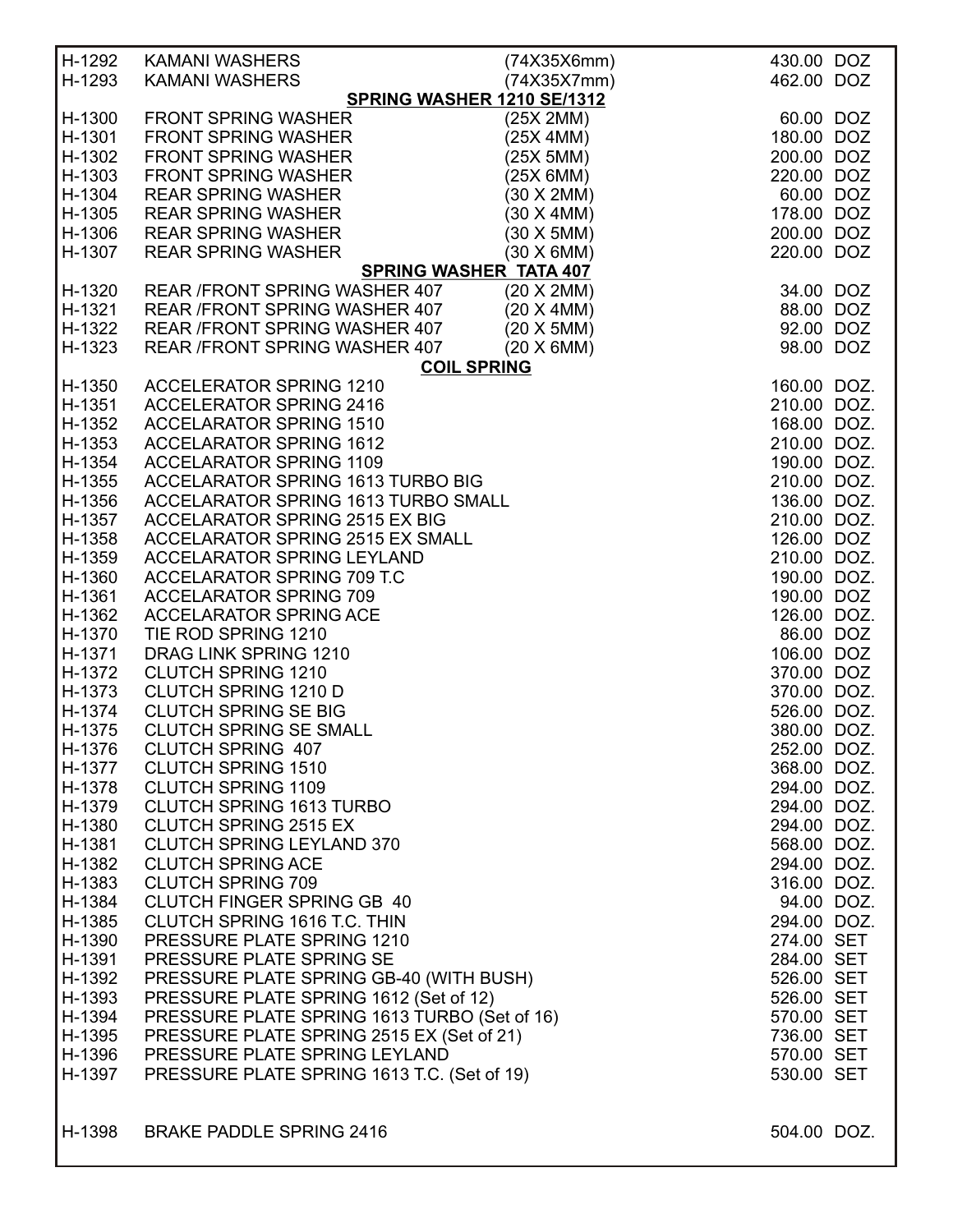| H-1399           | <b>BRAKE PADDLE SPRING ACE</b>                                                                                 | 232.00 DOZ.                |
|------------------|----------------------------------------------------------------------------------------------------------------|----------------------------|
| H-1400           | <b>BRAKE PADDLE SPRING 1210</b>                                                                                | 570.00 DOZ.                |
| H-1401           | <b>BRAKE PADDLE SPRING SE</b>                                                                                  | 570.00 DOZ.                |
| H-1402           | <b>BRAKE PADDLE SPRING 407</b>                                                                                 | 260.00 DOZ.                |
|                  |                                                                                                                |                            |
|                  |                                                                                                                |                            |
|                  |                                                                                                                |                            |
| H-1403           | <b>FRONT BRAKE SPRING SE</b>                                                                                   |                            |
| H-1404           | <b>REAR BRAKE SPRING SE</b>                                                                                    |                            |
| H-1405           | REAR BRAKE SPRING 1210 D                                                                                       |                            |
| H-1406           | FRONT BRAKE SPRING 407 BIG                                                                                     |                            |
| H-1407           | FRONT BRAKE SPRING 407 SMALL                                                                                   |                            |
| H-1408           | <b>REAR BRAKE SPRING 407 BIG</b>                                                                               |                            |
| H-1409<br>H-1410 | <b>REAR BRAKE SPRING 407 SMALL</b><br>REAR BRAKE SPRING TATA 2416                                              |                            |
| H-1411           | FRONT BRAKE SPRING TATA 2416                                                                                   |                            |
| H-1412           | <b>REAR BRAKE SPRING 1510 SMALL</b>                                                                            |                            |
| H-1413           | <b>REAR BRAKE SPRING 1510 BIG</b>                                                                              |                            |
| H-1414           | <b>FRONT BRAKE SPRING 1510</b>                                                                                 |                            |
| H-1415           | <b>REAR BRAKE SPRING 1109</b>                                                                                  |                            |
| H-1416           | <b>FRONT BRAKE SPRING 1109</b>                                                                                 |                            |
| H-1417           | <b>REAR BRAKE SPRING 1613 TURBO</b>                                                                            |                            |
| H-1418           | FRONT BRAKE SPRING 1613 TURBO                                                                                  |                            |
| H-1419           | REAR BRAKE SPRING 2515 EX BIG                                                                                  |                            |
| H-1420<br>H-1421 | REAR BRAKE SPRING 2515 EX SMALL<br>FRONT BRAKE SPRING 2515 EX BIG                                              |                            |
| H-1422           | FRONT BRAKE SPRING 2515 EX SMALL                                                                               |                            |
| H-1423           | <b>REAR BRAKE SPRING 709</b>                                                                                   |                            |
| H-1424           | REAR BRAKE SPRING 709 T.C                                                                                      |                            |
| H-1425           | <b>FRONT BRAKE SPRING 709</b>                                                                                  |                            |
| H-1426           | FRONT BRAKE SPRING 709 T.C                                                                                     |                            |
| H-1427           | REAR BRAKE SPRING LEYLAND BIG                                                                                  |                            |
| H-1428           | REAR BRAKE SPRING LEYLAND SMALL                                                                                |                            |
| H-1429           | FRONT BRAKE SPRING LEYLAND (HINNO)                                                                             |                            |
| H-1430<br>H-1431 | REAR BRAKE SPRING LEY. CHEETAL STAG<br>FRONT BRAKE SPRING LEY. CHEETAL STAG                                    |                            |
|                  | <b>STEPNI WIRE</b>                                                                                             |                            |
| H-1450           | <b>STEPNI WIRE</b>                                                                                             | 68.00 EACH                 |
|                  | <b>BEARINGS</b>                                                                                                |                            |
|                  | <b>KING PIN BEARING</b>                                                                                        |                            |
| H-1451           | KING PIN BEARING T-144 (Roller / Ball type) TATA1210                                                           | 168.00 EACH                |
| H-1452           | KING PIN BEARING T-142 (Roller / Ball type) TATA 1210                                                          | 168.00 EACH                |
| H-1453<br>H-1454 | KING PIN BEARING T-140 (Roller / Ball type) TATA 1210<br>KING PIN BEARING T-138 (Roller / Ball type) TATA 1210 | 168.00 EACH<br>168.00 EACH |
| H-1455           | KING PIN BEARING T-151 (Roller / Ball type) TATA 1312                                                          | 224.00 EACH                |
| H-1456           | KING PIN BEARING T-152 (Roller / Ball type) TATA 1312                                                          | 224.00 EACH                |
| H-1457           | KING PIN BEARING T-153 (Roller / Ball type) TATA 1312                                                          | 224.00 EACH                |
| H-1458           | KING PIN BEARING T-101 (Roller / Ball type) TATA 407                                                           | 116.00 EACH                |
| H-1459           | KING PIN BEARING T-103 (Roller / Ball type) TATA 407                                                           | 116.00 EACH                |
| H-1460           | KING PIN BEARING T-119 (Roller / Ball type) TATA 608                                                           | 122.00 EACH                |
| H-1461           | KING PIN BEARING T-121 (Roller / Ball type) TATA 608                                                           | 122.00 EACH                |
| H-1462           | KING PIN BEARING CANTER (Roller type)                                                                          | 122.00 EACH                |
| H-1463           | KING PIN BEARING CANTER (Ball type)                                                                            | 122.00 EACH                |
| H-1465           | <b>THRUST BEARING (BRASS)</b><br>THRUST BEARING 35.00 SIZE TATA 1210                                           | 400.00 EACH                |
| H-1466           | THRUST BEARING 35.3 SIZE TATA 1210                                                                             | 400.00 EACH                |
|                  |                                                                                                                |                            |